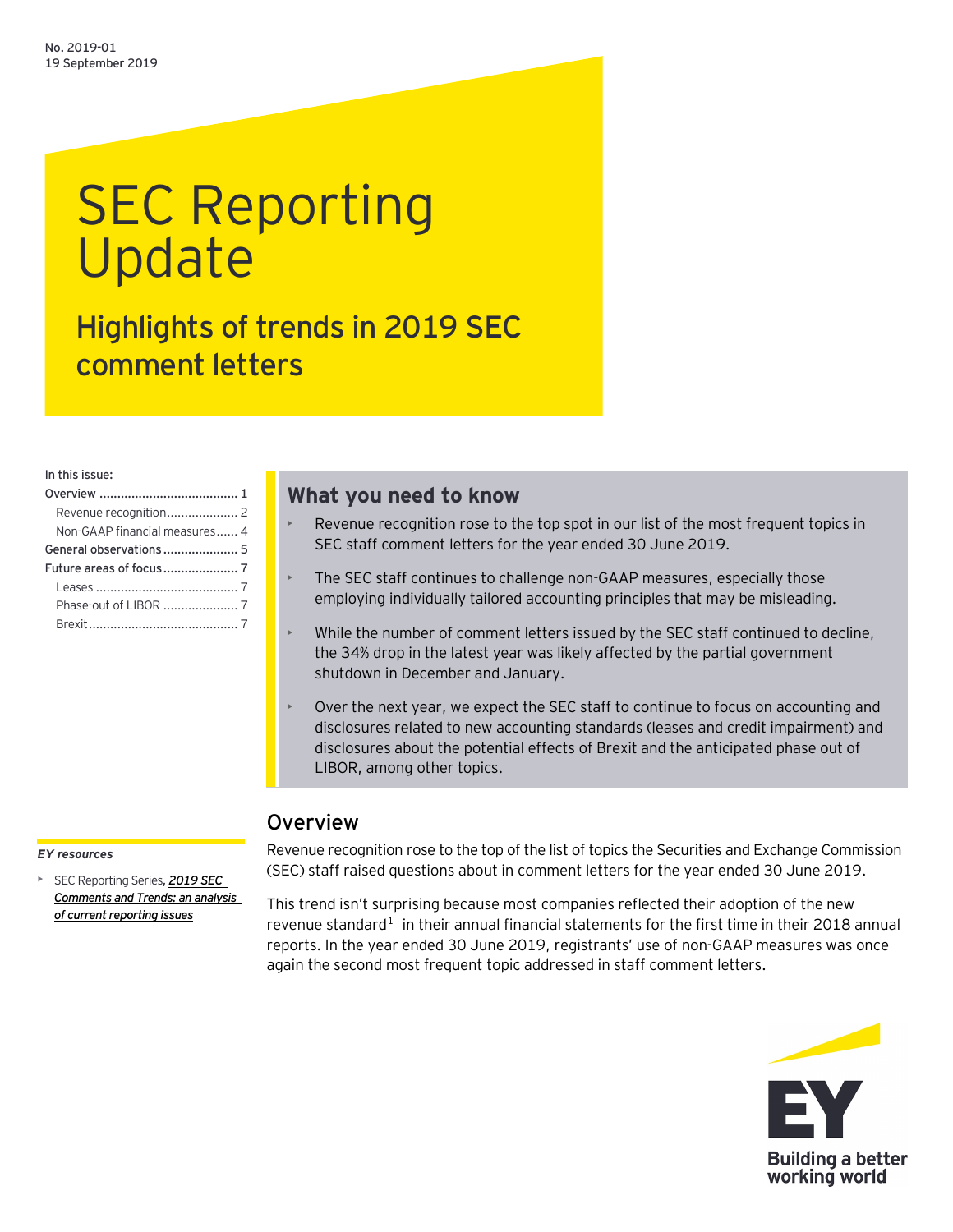This publication focuses on key trends in SEC staff comment letters issued for the year ended 30 June 2019 and the outlook for next year. Our publication *2019 [SEC Comments and Trends:](https://www.ey.com/Publication/vwLUAssetsAL/SECCommentsTrends_06976-191US_18September2019/$FILE/SECCommentsTrends_06976-191US_18September2019.pdf) [an analysis of current reporting issues](https://www.ey.com/Publication/vwLUAssetsAL/SECCommentsTrends_06976-191US_18September2019/$FILE/SECCommentsTrends_06976-191US_18September2019.pdf)* discusses the SEC staff's focus areas in more detail and summarizes best practices that may help companies respond to SEC staff comment letters.

Understanding SEC staff comment areas may help a company identify ways to improve its disclosures or enhance the documentation of its accounting conclusions. However, it is important to recognize that each company must consider its own facts and circumstances, including materiality, before making any changes to its accounting or disclosure.

#### <span id="page-1-0"></span>Revenue recognition

In its first year of reviewing how a wide range of registrants applied the new revenue standard and related cost guidance, the SEC staff focused on areas of judgment and asked registrants how they:

- Identified performance obligations in contracts with customers, including how they support their conclusions that certain promised goods and services are or are not separately identifiable
- Determined whether they are a principal or an agent in contracts with customers, including defining the nature of the goods or services being provided to the customer and defining the registrant's role in providing the good or service to the customer
- Estimated variable consideration when determining the transaction price in contracts with customers, including how they estimated different forms of variable consideration and how they applied the constraint
- Met the criteria to apply the residual approach to estimate the standalone selling price of a promised good or service, including requests that the registrant provide a comprehensive, quantitative analysis to support a conclusion that its pricing for a good or service is highly variable or uncertain
- Satisfied performance obligations (i.e., over time or at a point in time) and why the method they used to measure progress toward satisfaction of an over-time performance obligation provides a faithful depiction of the transfer of goods or services in a contract with a customer
- Disaggregated revenue disclosures and determined the categories for disaggregation

The following examples illustrate the types of questions the SEC staff asked about these areas of judgment.

#### **Example SEC staff comment: Identifying performance obligations**

You disclose that "many" of your contracts have a single performance obligation. Please help us understand the nature of the goods and services transferred in these contracts and provide us with your analysis regarding how you determined that the goods and services in these contracts should be combined. Refer to Accounting Standards Codification (ASC) 606-10-25-19 through 22.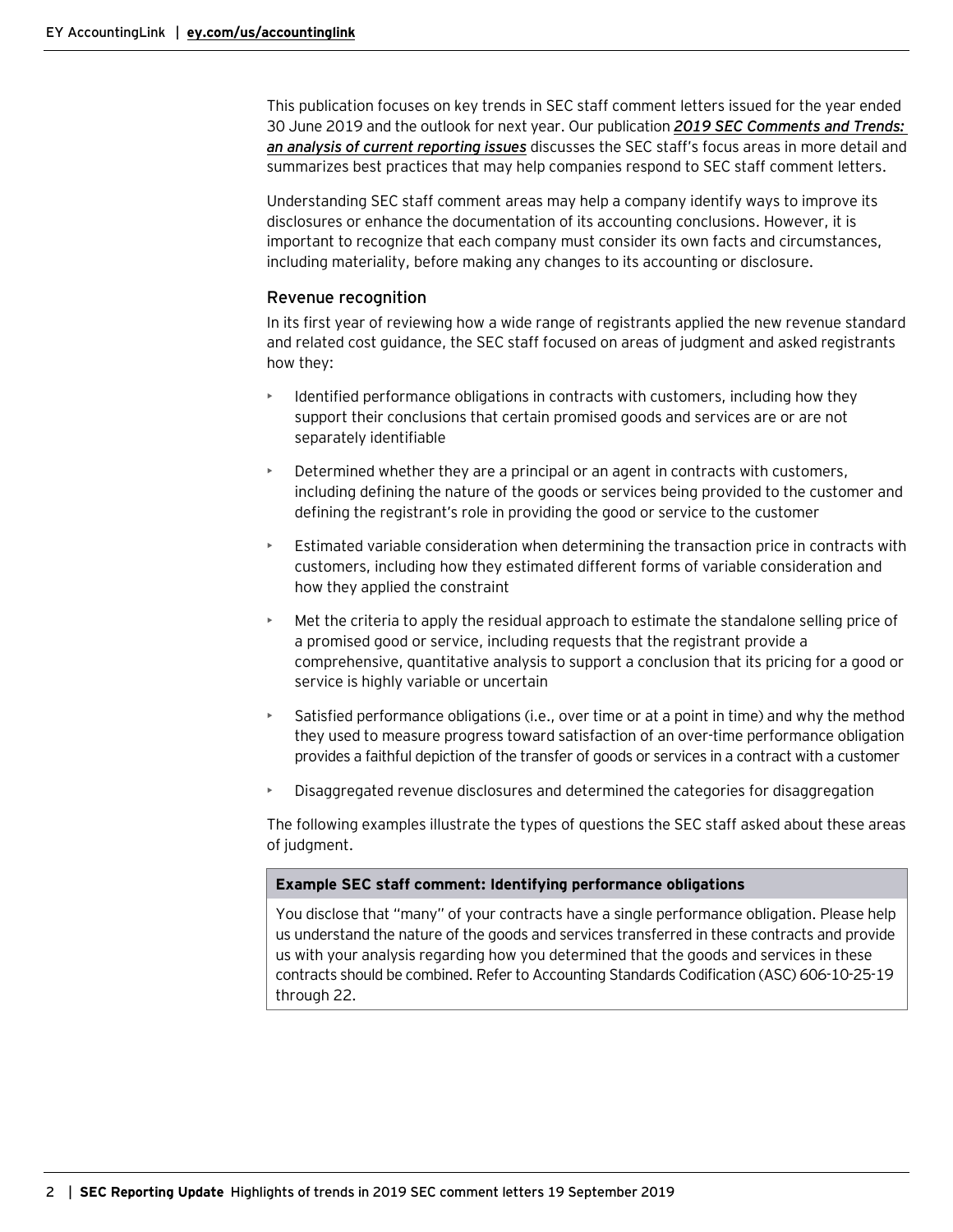#### **Example SEC staff comment: Principal vs. agent considerations**

We note your disclosure that when more than one party is involved in providing services to a customer, you generally act as the principal and report revenue on a gross basis. Please tell us which arrangements involve third parties and tell us how you determined you control each service before it is transferred to the customer. In addition, we note your disclosure in management's discussion and analysis (MD&A) regarding agent commissions. Please help us understand the nature of these agent services. Reference ASC 606-10-55-36 through 40. ASC 606-10-50-12(c) requires entities to disclose the nature of the goods or services that they have promised to transfer, highlighting any performance obligations to arrange for another party to transfer goods or services (i.e., if the entity is acting as an agent).

#### **Example SEC staff comment: Variable consideration**

We note from your disclosure that net revenues refers to your operating revenues from the sale of products, including shipping and handling charges billed to customers, net of sales and promotion incentives, and excise taxes. In light of the fact that the incentives appear to represent variable consideration, please tell us and revise to disclose the nature of all variable consideration and how you estimate the variable consideration, including whether this estimate is typically constrained. See ASC 606-10-50-12(b) and ASC 606-10-50-20. In this regard, we also note from your earnings calls that you may have loyalty programs associated with certain of your products, which also may be sold with discounts. Please note that these programs should be considered in your variable consideration analysis.

#### **Example SEC staff comment: Use of the residual method**

You disclose that the selling prices of your software licenses are highly variable, and you use the residual approach to estimate standalone selling price. Please provide a comprehensive, quantitative discussion of such variability to support your conclusion and explain how you met one of the criteria in ASC 606-10-32-34(c).

#### **Example SEC staff comment: Satisfaction of performance obligations**

We note your disclosure for your identified performance obligations that revenue is recognized when, or as, the performance obligation is satisfied. Please tell us and revise to clarify if revenue from your performance obligations is recognized over time or at a point in time. Please also clarify your methods used to measure progress, if applicable, and why the methods reflect a faithful depiction of the transfer of the services. Reference ASC 606-10-50-18.

#### **Example SEC staff comment: Disaggregated revenue disclosures**

We note your disaggregated revenue disclosures by product and by geographic region. With respect to the disclosure requirements of ASC 606-10-50-5, please tell us how you considered the guidance in paragraphs ASC 606-10-55-89 through 55-91 for disclosing further disaggregation of revenue for other products similar to the table disclosed in Item 1, Business, and in your earnings releases furnished on Form 8-K. Please tell us why you believe your current disclosures meet the objective of depicting how the nature, amount, timing and uncertainty of revenue and cash flows are affected by economic factors.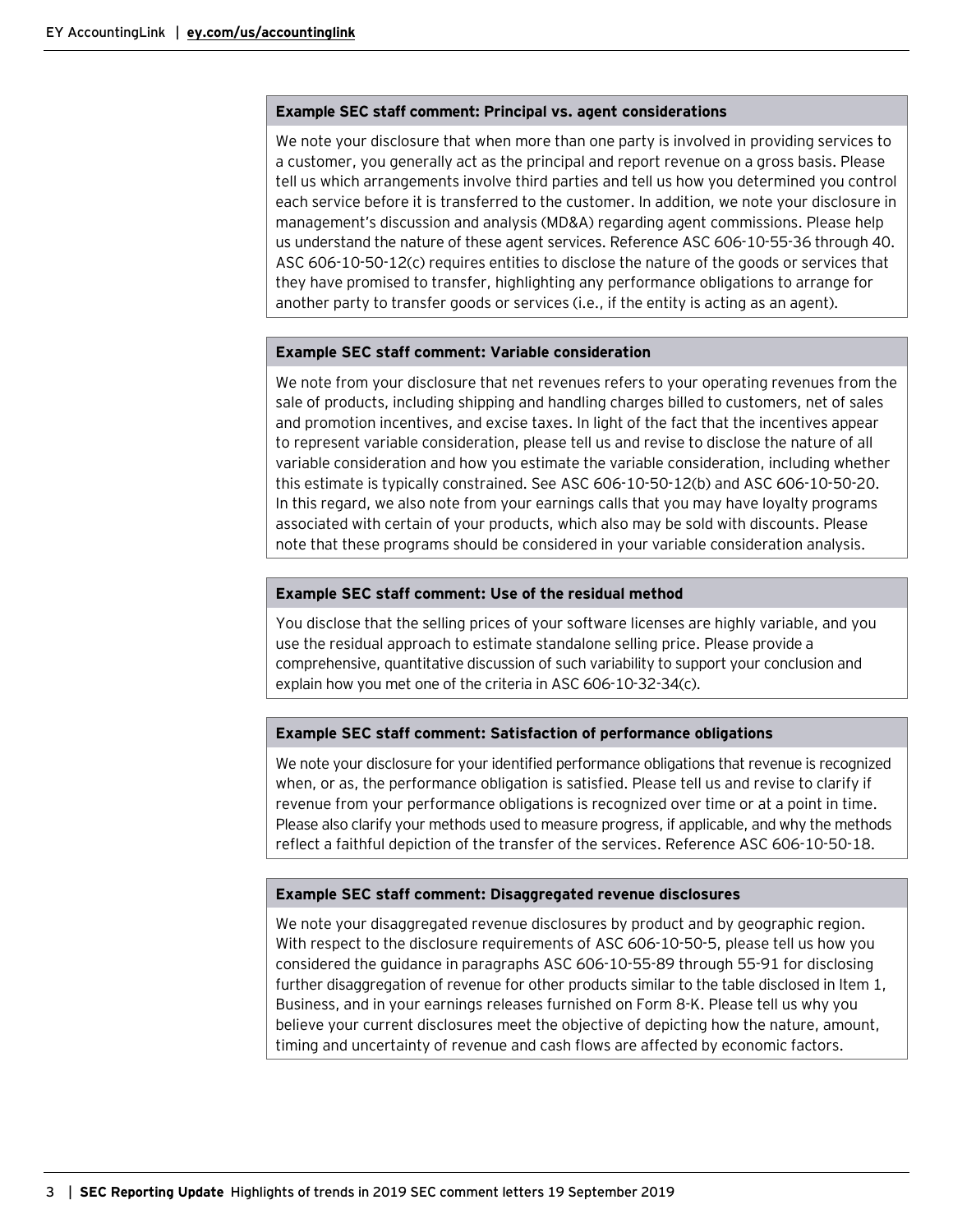The SEC staff has asked registrants to further explain and sometimes provide their analysis for certain judgments and estimates made in their application of the standards. This is consistent with previous public remarks by the SEC staff that registrants need to provide clear and transparent disclosures about the significant judgments they made to apply the standard for each material revenue stream.

### How we see it

Based on what we have seen, registrants appear to have been able to resolve these comments in the same manner as comments on other topics. That is, registrants have helped the staff gain a better understanding of the judgments made by management or provided additional disclosures in future filings.

The SEC staff has said it will continue to review the application of the new revenue standard and disclosures as part of its review process and will question when it appears that a registrant may not be complying with the standard.

#### <span id="page-3-0"></span>Non-GAAP financial measures

The SEC staff continues to focus on whether non-GAAP financial measures reported by registrants comply with the Non-GAAP Financial Measures Compliance and Disclosure Interpretations (C&DIs), which it updated in May 2016. Lately, we have observed an increase in the number of comments that challenge whether a registrant has presented a non-GAAP measure that employs an individually tailored accounting principle that may be misleading.

The SEC staff has said in recent speeches that a measure of a registrant's historical or future financial performance, financial position or cash flows may involve misleading tailored accounting principles if it:

- Changes an item from an accrual to cash basis or from gross to net
- Proportionately consolidates an entity not eligible for that treatment under US GAAP
- Reflects part, but not all, of an accounting concept (e.g., current income tax expense but not deferred income tax expense)
- Renders a measure inconsistent with the economics or terms of an agreement

#### **Example SEC staff comments: Non-GAAP disclosures that may be misleading**

Eliminating amortization of acquired intangibles

We note your computations of non-GAAP measures Adjusted Operating Earnings, Adjusted Net Income and Adjusted Earnings Per Share exclude acquisition-related intangible assets amortization. Please tell us how you determined the adjustments to exclude the amortization of certain acquired intangible assets do not substitute individually tailored income or expense recognition methods for those of GAAP. Refer to Question 100.04 of the Non-GAAP Financial Measures Compliance and Disclosure Interpretations.

Other examples of non-GAAP financial measures that the staff has challenged include those changing the recognition or measurement principles of the new revenue standard or proportionately consolidating equity method investees. More examples are provided in our companion publication.

66<br>The SEC staff is<br>challenging more The SEC staff is non-GAAP measures because they involve individually tailored accounting principles.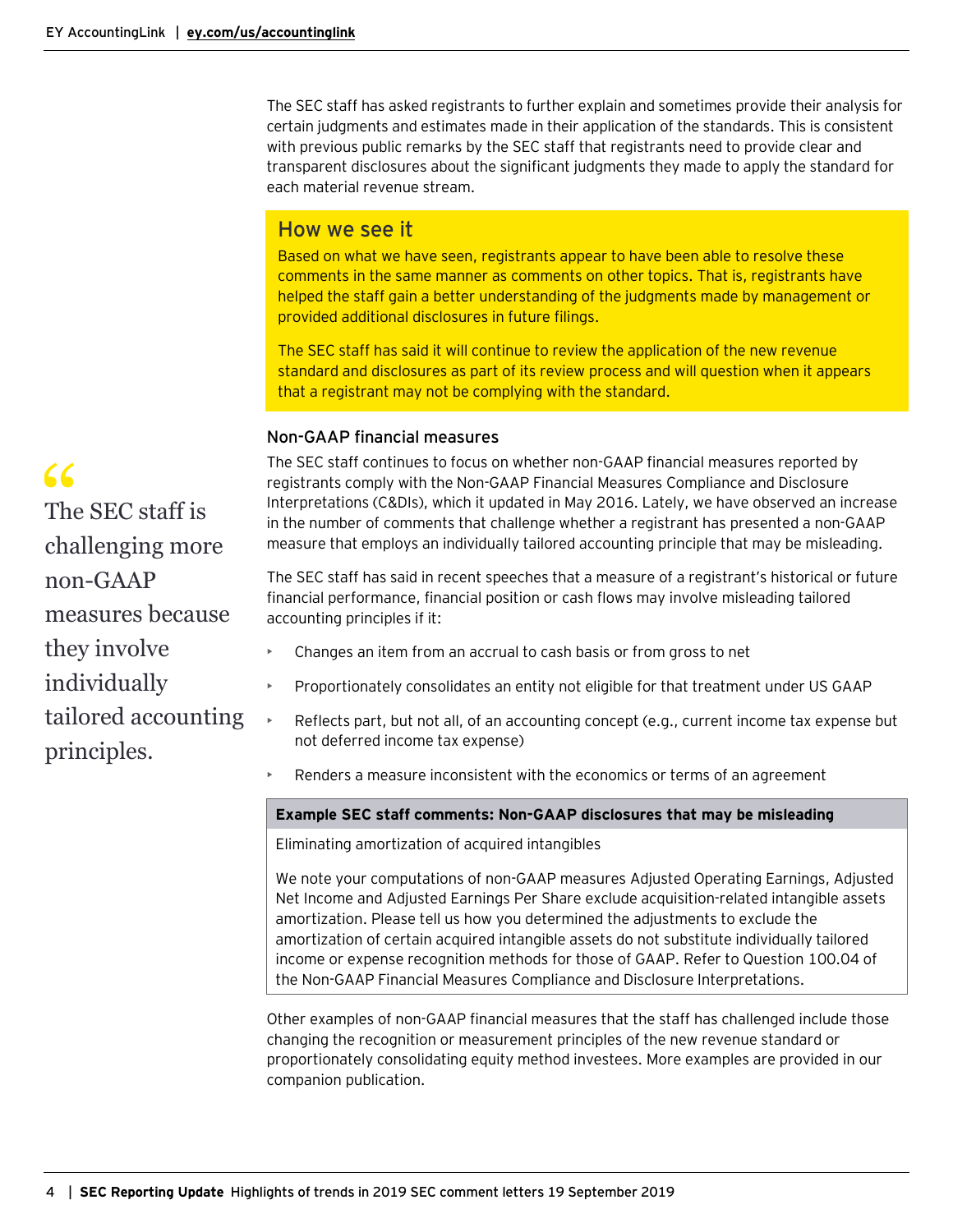#### How we see it

Based on our review of recent comment letters, the SEC staff's views about what is acceptable appear to be evolving. Significant judgment is required to determine whether a measure employs an individually tailored accounting principle because the criteria are general and highly subjective.

Until the SEC staff provides more clarity, registrants should consider whether they are using measures that the SEC staff has concluded are inappropriate because they involve misleading individually tailored accounting principles.

## <span id="page-4-0"></span>General observations

#### *Number of SEC staff comment letters continues to decline*

The volume of SEC staff comment letters in the year ended 30 June 2019 declined by approximately one-third from the previous year, continuing the trend of recent years. In the latest period, the SEC staff issued fewer than half as many comment letters as it just two years ago.



While a portion of the decline in the number of SEC comment letters in the last year is likely attributable to the effects of the partial government shutdown during parts of December and January, the overall number of comment letters has declined in recent years as the SEC staff has focused on reviewing large registrants and has refined its consideration of materiality before issuing comments.

The SEC staff uses a risk-based approach, which involves concentrating on larger issuers and reviewing their filings each year. These larger companies represent a relatively small percentage of the total number of registrants, but they account for most of the US equity market's capitalization. More regular reviews of larger companies decrease the likelihood that there will be issues worthy of comment in every review. While the SEC staff still must review smaller companies at least once every three years, it may be more judicious in issuing comments to those companies, given their smaller market exposure.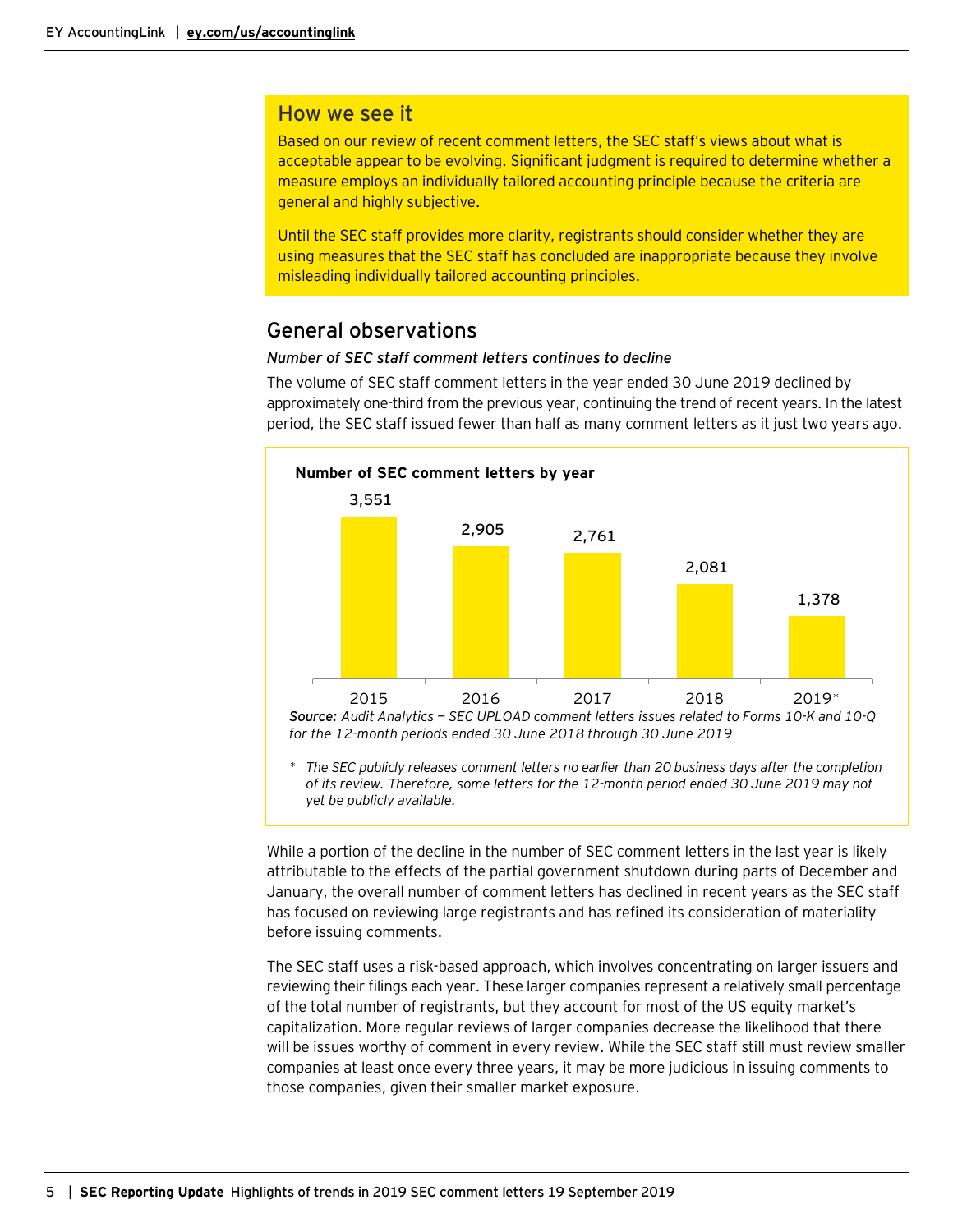As this chart shows, the comments issued to non-accelerated filers decreased substantially to 14% of the total in 2019 from 28% in 2015:



#### *Most frequent comment areas*

The following chart summarizes the top 10 most frequent comment areas in the current and previous years.

|                                        | Ranking<br>12 months ended 30 June |                | Comments as % of<br>total registrants<br>that received<br>comment letters* |
|----------------------------------------|------------------------------------|----------------|----------------------------------------------------------------------------|
| Comment area                           | 2019                               | 2018           | 2018 and 2019                                                              |
| Revenue recognition                    | 1                                  | 5              | 23%                                                                        |
| Non-GAAP financial measures            | $\overline{c}$                     | $\overline{c}$ | 35%                                                                        |
| $MD&A**$                               | 3                                  |                | 33%                                                                        |
| Fair value measurements***             | 4                                  | 3              | 14%                                                                        |
| Intangible assets and goodwill         | 5                                  | 6              | 10%                                                                        |
| Income taxes                           | 6                                  | 8              | 10%                                                                        |
| State sponsors of terrorism            | 7                                  | 7              | 11%                                                                        |
| Segment reporting                      | 8                                  | 4              | 11%                                                                        |
| Acquisitions and business combinations | 9                                  | 9              | 7%                                                                         |
| Signatures/exhibits/agreements         | 10                                 | ****           | 5%                                                                         |

These rankings are based on topics assigned by research firm Audit Analytics for SEC comment letters issued to registrants about Forms 10-K from 1 July 2017 through 30 June 2019. In some cases, individual SEC staff comments are assigned to multiple topics if the same comment covers multiple accounting or disclosure areas.

This category includes comments on MD&A topics, in order of frequency: (1) results of operations (20%), (2) critical accounting policies and estimates (10%), (3) liquidity matters (8%), (4) business overview (6%) and (5) contractual obligations (2%). Many companies received MD&A comments in more than one category.

\*\*\* This category includes SEC staff comments on fair value measurements under ASC 820 as well as fair value estimates, such as those related to revenue recognition, stock compensation and goodwill impairment analyses.

\*\*\*\* This topic was not among the top 10 in 2018.

# " The SEC staff continues to focus on the accounting topics that require significant judgments and estimates.